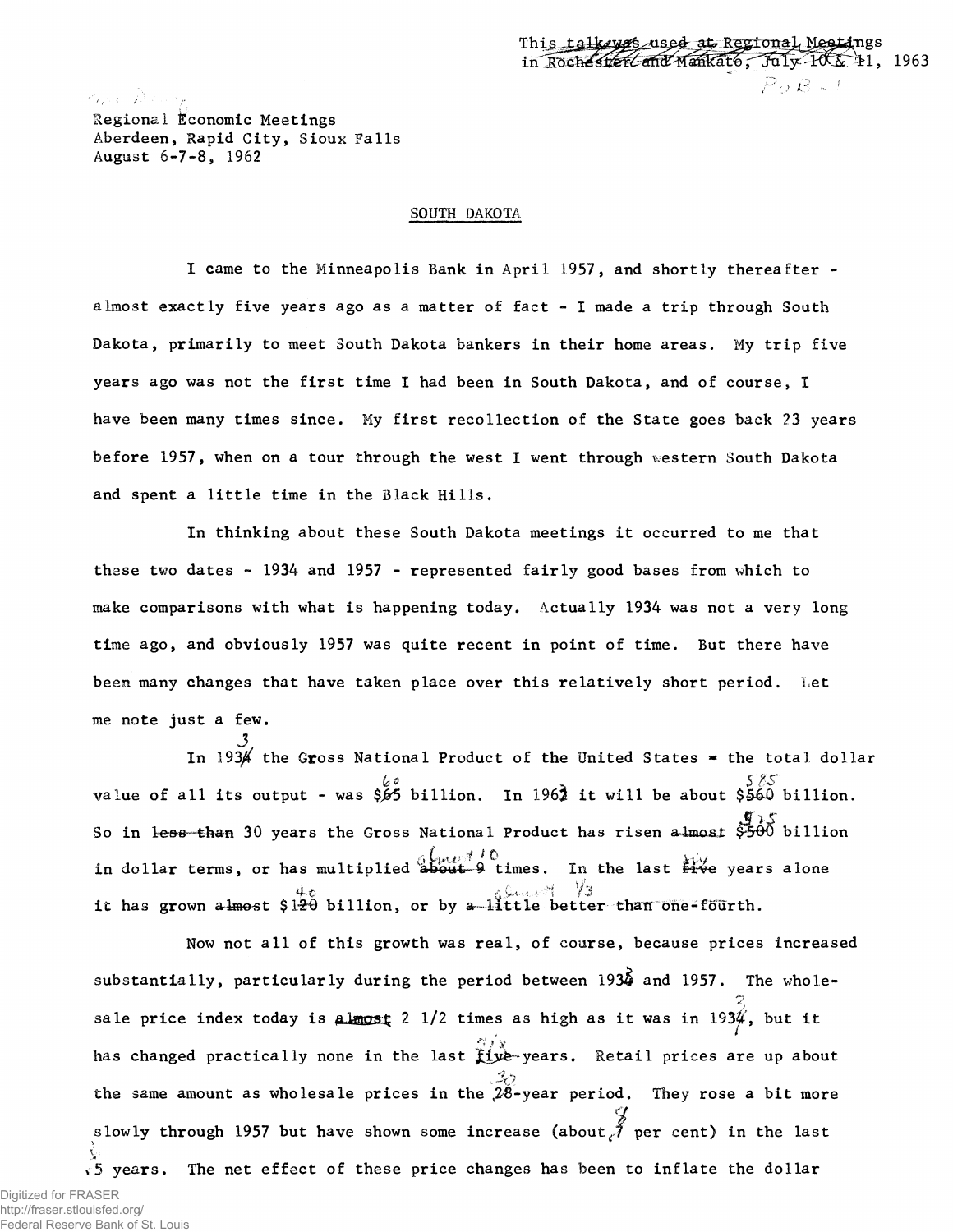*H* value of output. In real terms the Gross National Product increased about  $3-1/2$ times instead of the  $\sqrt[3]{9}$  times shown by the dollar figures.

I want to note two important points here. First, the fact that real GNP increased  $3\frac{4}{11}$ /2 times in  $\frac{10}{28}$  years represents a very significant gain. It means that the total pie to be split up today is  $\mathcal{L}_2$  times bigger than the pie we had in 1934. And thus, despite a rapidly rising population, the individual *y)* share of that pie has grown quite a lot in  $\tilde{\mathcal{A}}$ 8 years. Per capita income today is  $\frac{3}{4}$  twice as big in terms of what it will buy as it was in 1934 and this represents a real gain.

The second point is that a lot of the dollar amount of gain is what I call "froth". The price increase alone accounts for a substantial part of the total increase in GNP. How much that "froth" amounts to, however, depends partly on individual judgment as to what price increases have done to the individual's purchasing power and partly on judgment as to what a "good" price level is. For example, if today's output is valued in terms of 1934 prices, two-thirds of the \$500 billion rise in GNP seems to be "froth". On the other hand, if 1934 output is valued in today's prices, only one-fifth of the gain seems to be "froth".

I am not trying to do a statistical trick here. The point is that if you think 1934 prices were too low and really represented a drag on the economy, then 1934 output was undervalued. If you think that 1962 prices are too high, then 1962 output is overvalued. While the facts about real and physical output do not change, judgment as to the value of output differs. My own judgment is that 1934 prices were too low and 1962 prices are too high. So I feel generally that the amount of "froth" lies somewhere between two-thirds and one-fifth of the dollar gain in GNP - probably at about the halfway mark.

Now let's look at per capita income again. In pure dollar terms, per *if* capita income increased about  $\frac{1}{2}$  times from 193 $\frac{1}{2}$  to now in the United States.  $\gamma$  'V But in Si5uth Dakota it increased about *Jo* times. Thus the income effects of

 $-2$  -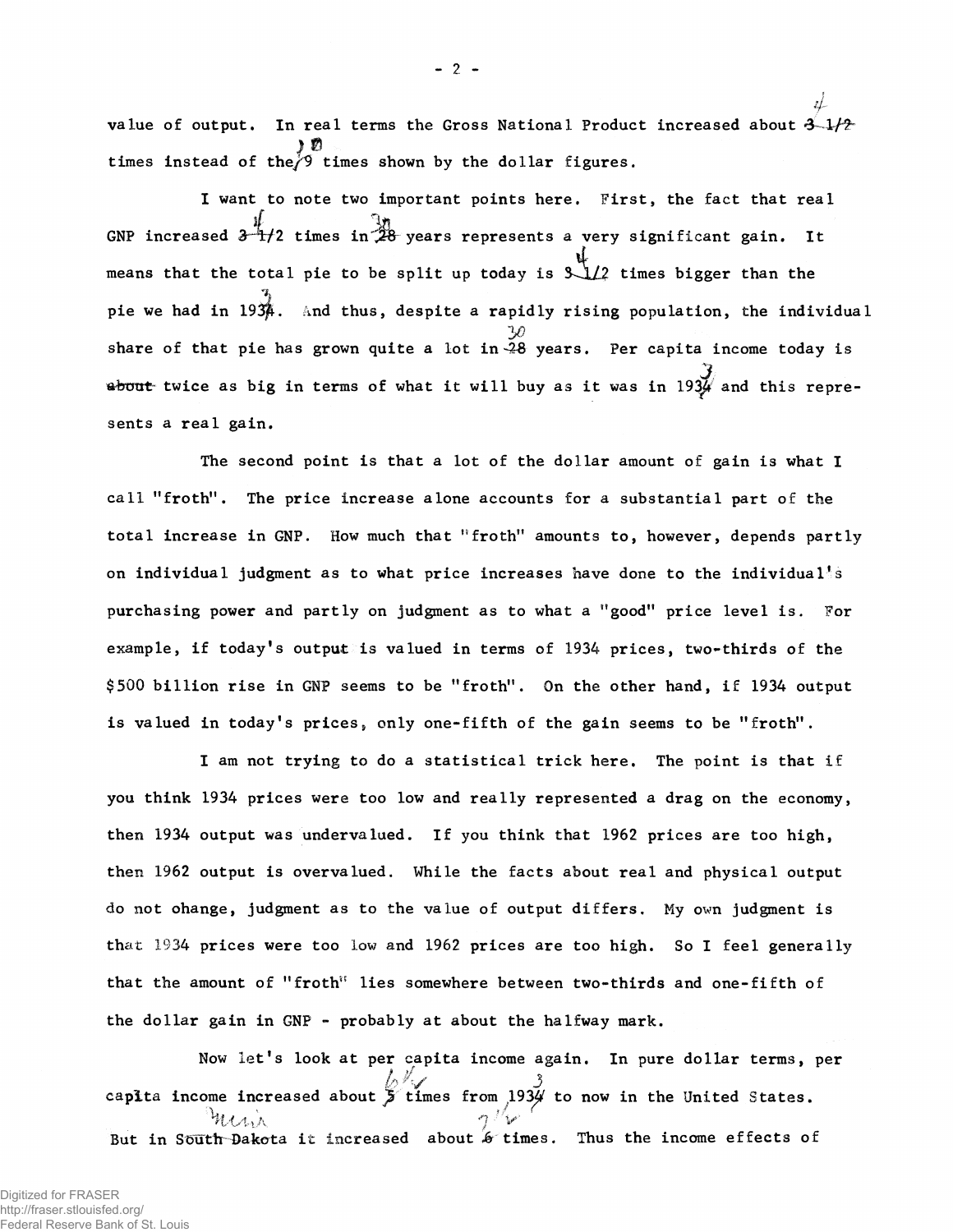price increases, plus the population effects, favored South Dakota as against the United States as a whole. In other words a South Dakotan's opinion as to the amount of "froth" probably would differ from a Vermonter's.

After saying all this, however, there still was a lot of "froth" and both South Dakotans and Vermonters probably would have been better off if price increases had been smaller, I think in general that the price increases of the period led to some inefficient resource use and thus contributed to drag on economic progress. I think we have done somewhat better in the past five years than is generally recognized when we have had reasonably stable prices and most of the dollar gain in output and income has represented real gain with very little "froth".

Now just two or three more figures and I am through with comparisons of past with present. In 1934 there were 41 million employed and 11 million unemployed, or 22 per cent unemployment. Today we have 69 million people working and an unemployment rate of 5.3 per cent. We have more working today than 5 years ago but we have more unemployment today than 5 years ago also. So the record over the whole 28 years is very good but is less than perfect over the last 5 years as far as unemployment is concerned.

Finally, commercial bank loans and investments in 1934 totaled \$33 billion. In 1957 the figure was \$170 billion and now it is about \$215 billion. Commercial bank credit has multiplied 7 times in 28 years and increased 14 per cent in the last 5 years. Over the whole period it increased a little less than the rise in dollar value of output but twice as much as real output. Over the past 5 years bank credit has grown less than both real and dollar value of output.

I have two purposes in giving you these figures on comparison. First, they demonstrate graphically, as have the presentations of Frank Parsons and Oscar Litterer, that great changes have taken place. You might say that the theme of this meeting is "change". Change has occurred over a relatively short period of time and I believe that one thing we can be certain of is that further

- 3 -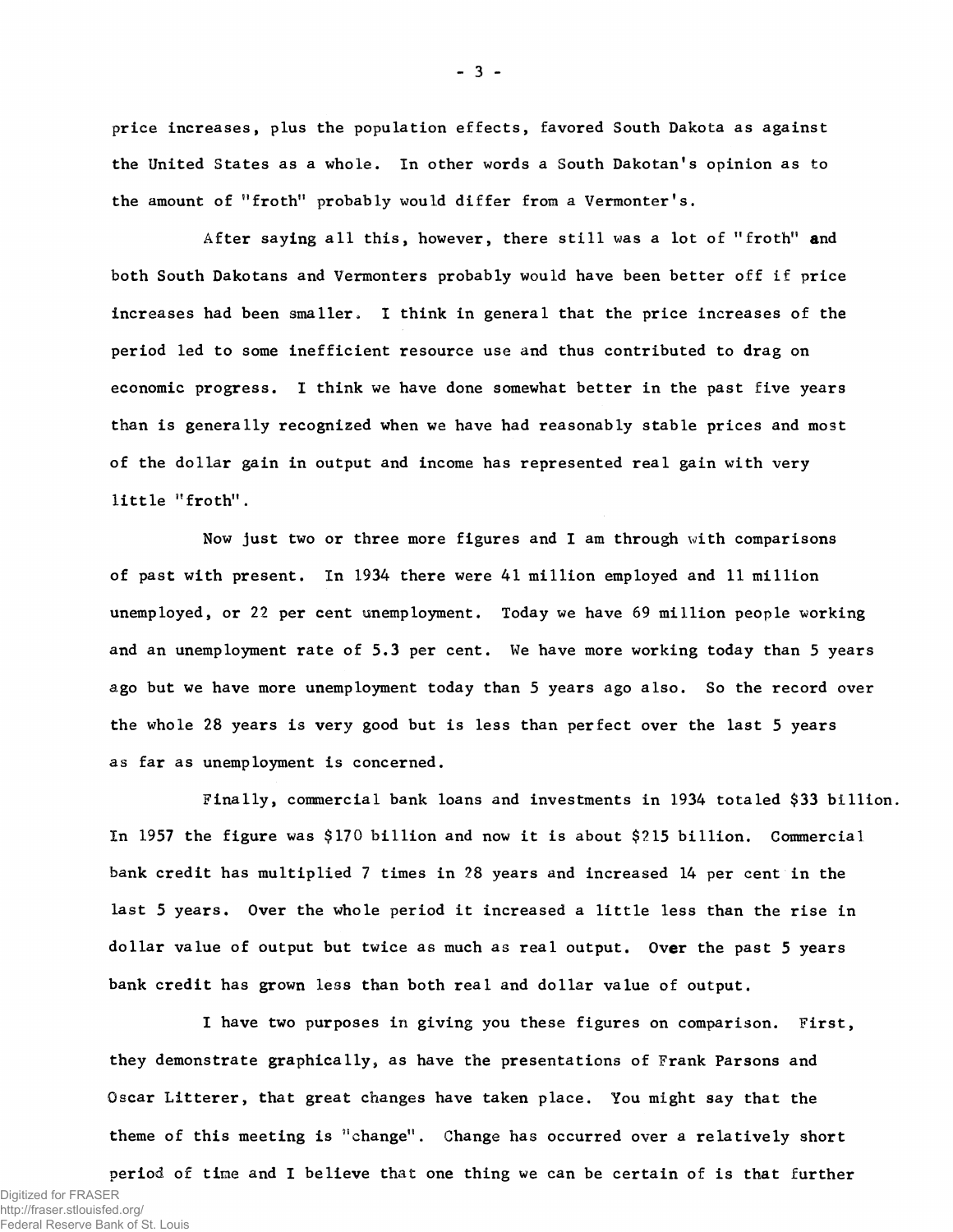change will take place in the future. One question we raise here tonight is whether that change will represent progress or regression in South Dakota, the Ninth District, and the United States.

Second, while the changes have led to progress so far, the record has been a mixed one. I think that we might have had more progress and better distributed progress had we had less in the way of price rises and more in the way of real output gains. And in this belief is one big reason why the Federal Reserve Bank of Minneapolis is interested in doing a program of the kind we are doing tonight. I want to come back to that point a little later. Let me now talk a bit about the Ninth District and its progress.

The economic record of this district over the period that I have been discussing also is a mixed one. We have had growth in this region but it has not been sufficient growth to keep our people fully employed, and the net result has been that a lot of people have left this district to seek employment opportunities elsewhere. The migration figures for South Dakota counties and regions are given in the little booklet you have in your folder. For the district as a whole the amount of net migration in the last 30 years has been about 1 1/2 million people. The population of this Federal Reserve district today is about 6,300,000. Had there been no net migration, had this district been able to keep its people, its population today would have been 7,800,000. Roughly speaking, 1 person in every 5 left the Ninth District between 1930 and 1960.

Let me contrast this performance with an area that has experienced tremendous growth. When *the* Federal Reserve System was established almost 50 years ago, the 2 smallest districts in terms of population were Minneapolis and San Francisco, with the Minneapolis district having 100,000 more people than the San Francisco district. In that 50-year period the Minneapolis district increased its population by about 1 1/4 million people, the San Francisco district by a whopping 18 million people. The result, of course, is that San Francisco today has 4 times as many people as Minneapolis.

Digitized for FRASER http://fraser.stlouisfed.org/ Federal Reserve Bank of St. Louis - 4 -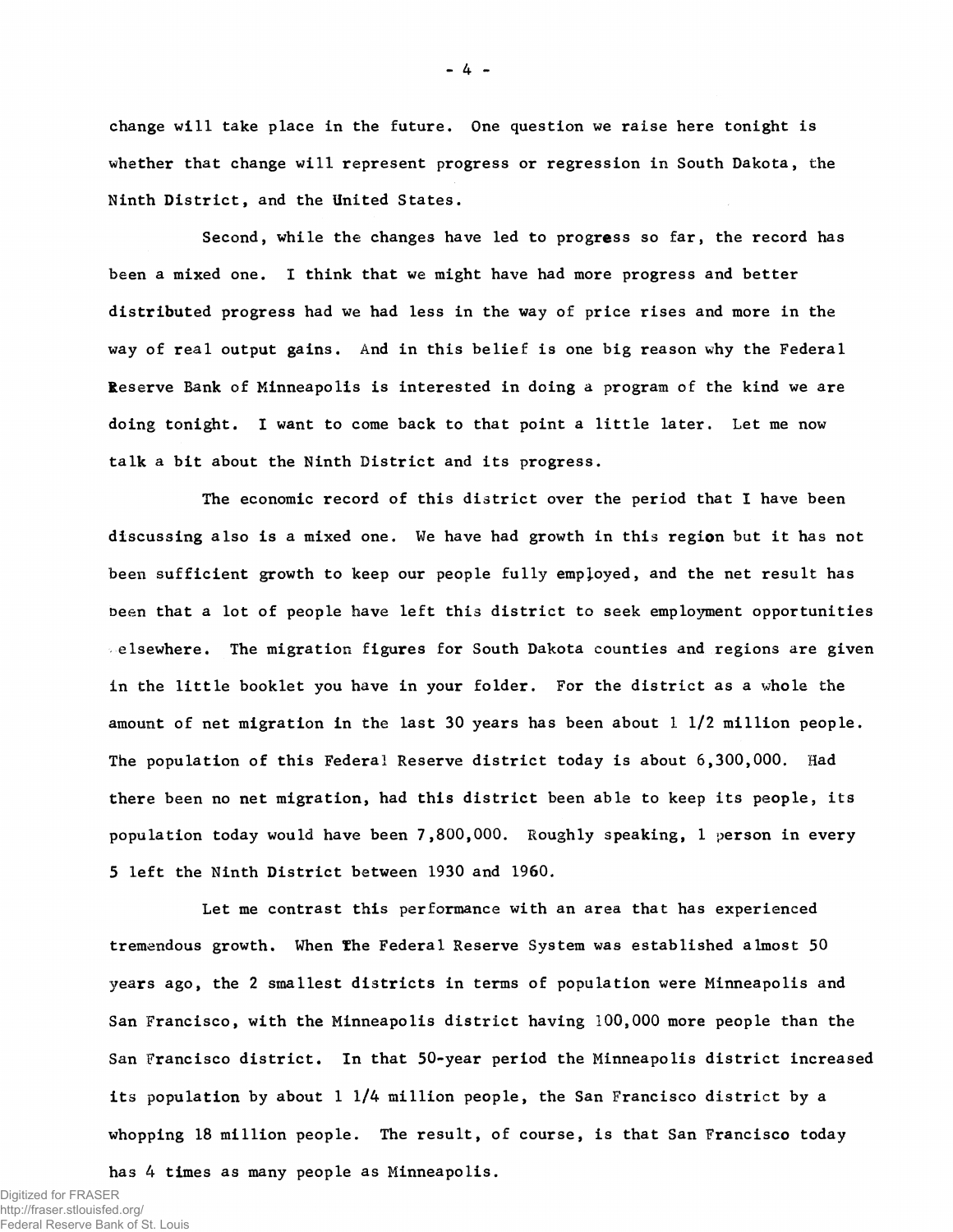Now this population loss from this district has its good side as well as its bad side. The fact that district income has increased substantially but is shared among relatively fewer people has caused per capita income in this region to grow more rapidly than in certain other regions. As a matter of fact, real per capita income in the district in the past 30 years has increased 2,4 times, and in the United States just 2 times. In South Dakota the per capita gain in real terms was even bigger than in the district as a whole.

As I see this over-all picture, however, it would be far better to increase our per capita income by means of increasing our total income more and thereby provide more employment opportunities within this region itself. This would make a bigger total pie than we have now and this is the crux of the economic problem in this district.

In this situation lies the other big reason why the Federal Reserve Bank of Minneapolis is interested in doing a program like this tonight.

From a regional standpoint the Minneapolis Bank is naturally interested in Ninth District growth. We live here and we want to see this area show up to advantage in comparison with other areas in the United States. This is why we have worked closely with the Upper Midwest Research and Development Council which has fostered the large scale economic and urban center research studies under way in this district, some of the results of which you have heard Frank and Oscar present tonight. We are deeply committed to the research efforts and we expect to work on the action side of the Council's program also. This is an exciting and, we think, very worthwhile venture. It should lead to progress.

But above our natural regional interest is our interest in sound growth for the country as a whole, and here our regional interest merges into Federal Reserve System interest. The nation needs to grow and it is necessary to have each of the regiond grow on the simple proposition that a chain is no stronger than its weakest link. Low growth in one area retards growth in the country as

a whole.

 $-5 -$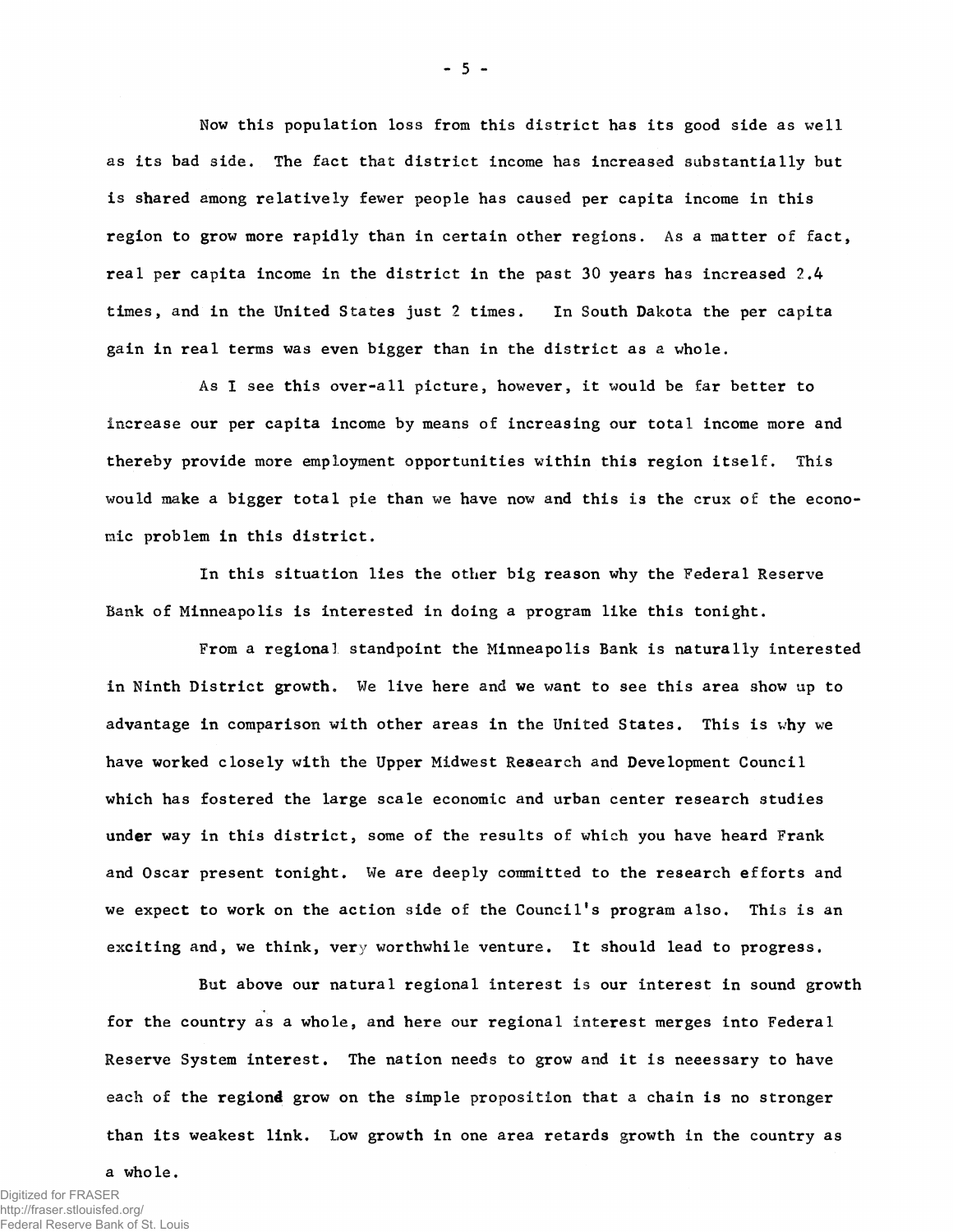The Federal Reserve System is a regional central banking system. Its policies are national in scope and affect the national economy. They are formulated, however, with an awareness of regional developments and in my opinion are better for that reason. The fundamental purpose of the System is to provide a monetary climate that is conducive to growth and high employment with stable va lues.

I spoke earlier as to my belief that we would be better off today had we had more real growth and less "froth". The reason for this belief is quite simple. Too rapidly rising prices tend to bring income distortions and lead to uneconomic allocation of resources. When resources are scarce, as are economic resources, we cannot afford to waste them.

System policy attempts to provide enough bank reserves to underpin a supply of bank credit and a supply of money adequate for a growing economy. If it supplies too much in the way of reserves it fosters too much credit and too much money and these tend to lead to price rises. And what is important to realize, especially at this point in time, or at any time for that matter, is that an excessively easy money and credit policy is self-defeating. It provides neither more availability of credit nor low interest rates over any sustained period of time.

The reason is really quite simple and can be seen clearly in the economic record I have cited to you earlier. Too much reserves leads in the first instance to easier credit availability and lower interest rates. This is fine for recession because it brings unemployed resources into use. But then resource use becomes full and continuation of easy credit cannot bring additional resource use about. The oversupply of credit and money then becomes reflected in price increases rather than more real resources. And then resources get valued higher and use up the oversupply of credit and money. And then credit gets tighter and rates rise. And then additional easy credit and more money lead to even higher

- 6 -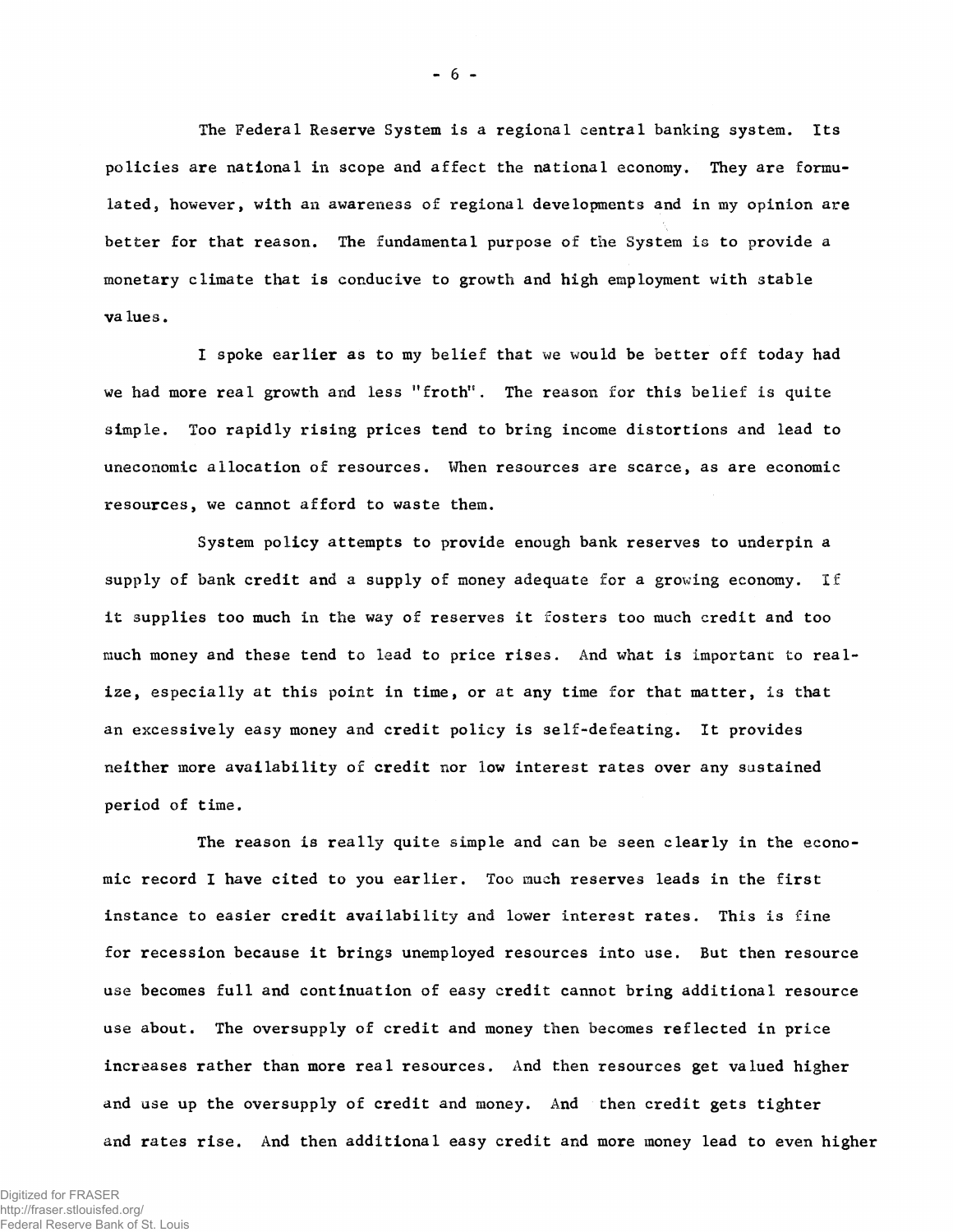prices and the process continues. Beyond a certain point, therefore, the process is self-defeating,

1 told you earlier that between 1934 and 1962 GNP in dollar terms rose 9 times and bank credit 7 times, but in real terms GNP multiplied just 3 1/2 times. I told you also that I thought 1934 prices were too low and there should have been some price rise. But there should not have been as much as there was and easier credit bears responsibility for a large part of that rise. And we do not have lower rates now than we had in 1934.

Since 1957 real GNP has risen 18 per cent and bank credit 14 per cent. We still have had some price rise although it has been quite small. Credit has been generally available and interest rates have been fairly stable, lower in some cases, higher in others. Credit today actually is more available than it was 5 years ago.

To conclude and summarize the System's interest in growth let me say this. The primary business of the System is to attempt to create the proper monetary climate in which expansion can take place. Its job is to attempt to gauge the strengths and weaknesses of the economy and to formulate and carry out credit policies which will further those strengths and alleviate those weaknesses. Since the System is run by human beings, its record is something less than perfect. Despite study, hard work, and I believe it fair to say some talent, System credit policy has had some shortcomings. Nevertheless, I think that in the last ten years Federal Reserve policy has been pretty good, pretty well timed, and reasonably effective. Certainly it would be unbecoming to claim for the System all of the credit for the relative mildness of the postwar recessions. Monetary policy is important, but it is a long way from being all-important.

Nevertheless, I think that monetary policy can take some credit for the record of the past ten years, and 1 would go further and say this, that while good monetary policy cannot guarantee economic growth, high employment,

- 7 -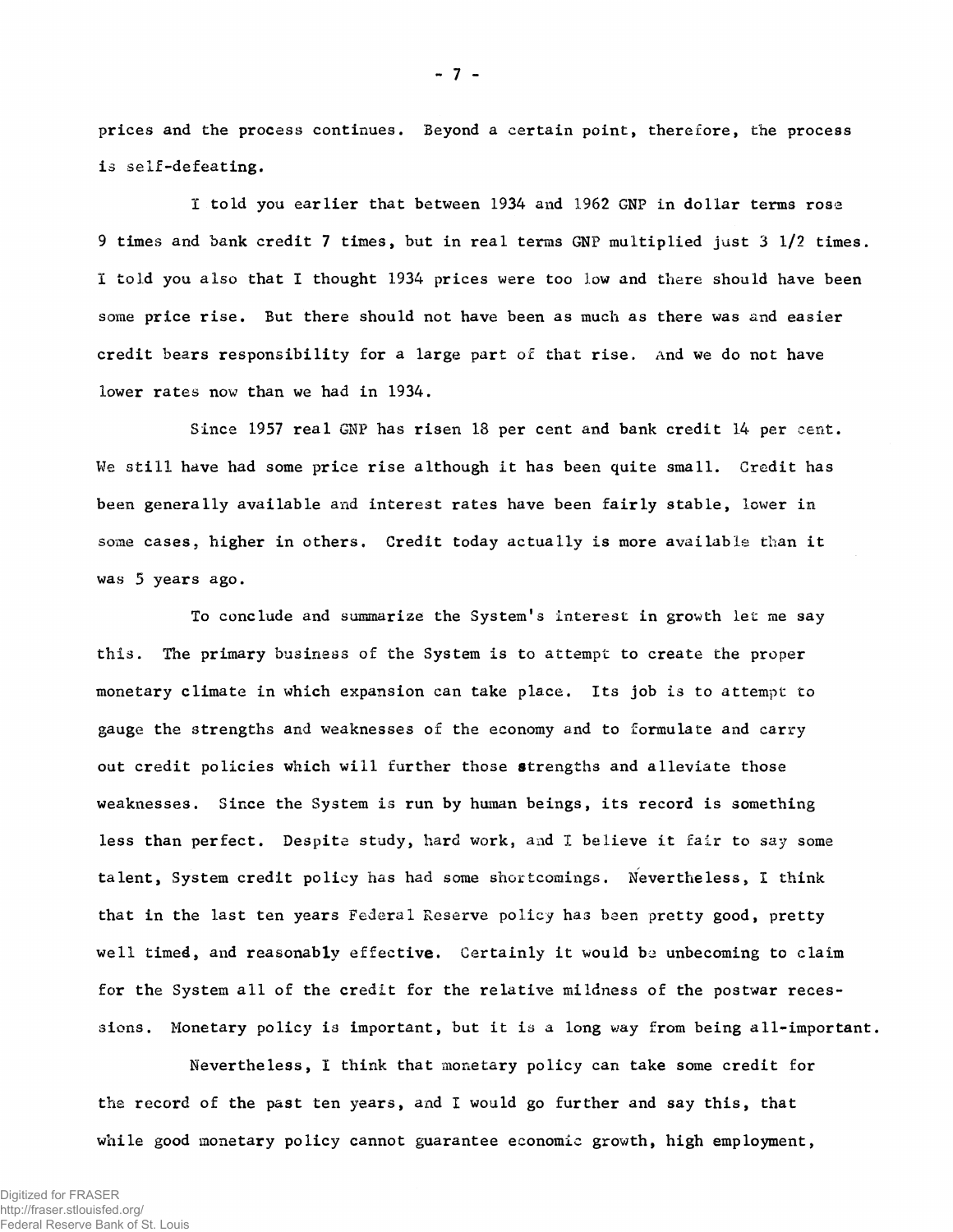and stable prices, bad monetary policy can almost certainly guarantee against attaining these three objectives.

Now finally I want to tell you why we bring this kind of a program to bankers. We do so for a variety of reasons all *oi* which touch upon what can be done to further growth in general and specifically in this region and particularly in South Dakota,

First, it is an obvious fact that bankers are in an unusual, almost a unique position in terms of community leadership. In almost any area where development projects are under way, banker leadership is an important factor. So it is quite natural to talk to bankers about progress and to expect them to take responsibility for leadership.

Second, in an economy like ours money and credit are indispensable to economic health. What you do in terms of providing finance and financial counsel is crucial to development. And this means that you bear great responsibility to finance sound projects and to search them out and keep abreast of new financing techniques. You have to help meet needs in sound fashion. This is the very essence of good banking.

Third, your own interests are served by helping your areas to develop soundly and rapidly. Growing areas generate more deposits, more opportunities for good loans and investments, and more profits.

The objectives of monetary policy - growth, high employment and stable values - run absolutely parallel to the interests of commercial banking. This is why we bring this program to you.

Let me close this meeting with this observation. I spoke earlier of the changes that have taken place in the past and noted that change was almost certain for the future. These changes bring about adjustments, and this is a key word. We fight adjustments or facilitate them, but we have to ad&pt to them. Perhaps the greatest difficulty we face is our slowness to recognize what adjust-

ments are required of us - our inability to agree on the inevitability of the Digitized for FRASER http://fraser.stlouisfed.org/ Federal Reserve Bank of St. Louis

 $-8-$